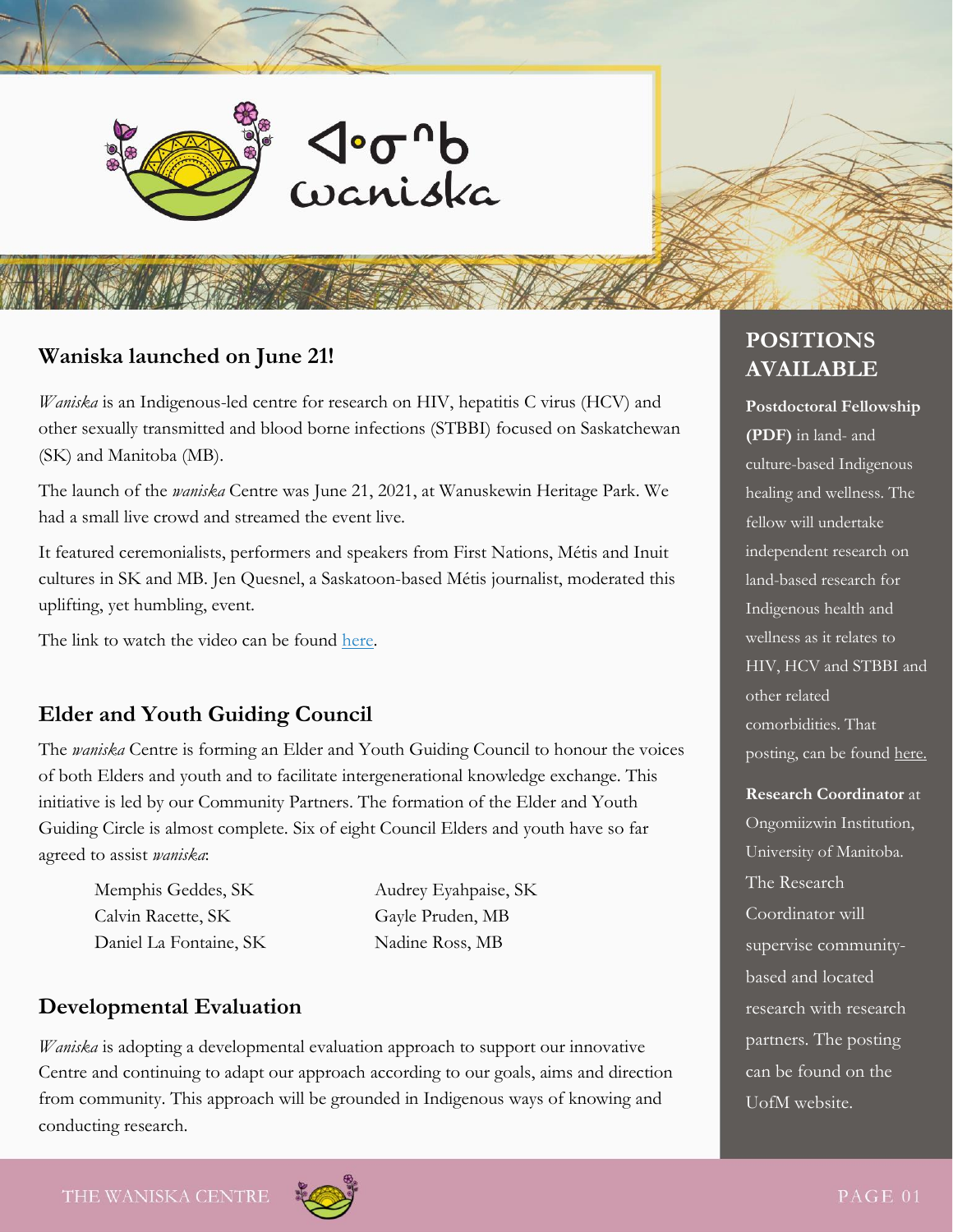

# **Community Guiding Circles**

*Waniska* will be assisting research teams with the formation of Community Guiding Circles (CGC) for their projects as part of the initiative to give Indigenous persons with lived/living experience, Elders, Knowledge Holders and youth more of a voice in co-designing and joining research projects. They will help facilitate reciprocal knowledge development and sharing.

The CGC members will be given opportunities to take part in various training to orient them to the landscape of research, policy and programming. This could include sessions on research methods, the history of HIV, HCV and STBBI, public speaking and peer mentorship, as examples, with the goal of bolstering confidence and knowledge of research with Indigenous peoples in HIV, HCV and STBBI.

In similar fashion, academic researchers will be encouraged, and provided the means, to better understand Indigenous knowledges and research approaches for working with Indigenous community members, including those with lived/living experience and Elders/Knowledge Holders, in the areas of HIV, HCV and STBBI with training sessions facilitated through *waniska.* 

If you or someone you know would like to take part in training and share your voice in our research projects, please contact us!

- Dallas Montpetit: dmontpetit@allnationshope.ca
- Melissa Morris: [mmorris@kanikanichihk.ca](mailto:mmorris@kanikanichihk.ca)
- Rebecca Zagozewski: [r.zagozewski@usask.ca](mailto:r.zagozewski@usask.ca)

## **Requests for proposals**

We are looking for two consultants for our Canadian Hepatitis C Network Roadmaps to eliminate hepatitis C by 2030:

- [Consultant for CanHepC Prairie Roadmap](https://waniskacentre.ca/request-for-proposals/canhepc-prairie-region-roadmap-rfp/)
- [Consultant for CanHepC National Indigenous Roadmap](https://waniskacentre.ca/request-for-proposals/canhepc-national-indigenous-roadmap-rfp/)

# **We want to hear from you!**

One of our aims is to provide networking opportunities and learn from organizations on their programs, projects and initiatives. Please let us know about your programs, projects and initiatives so that we can

learn and share these wise practices with other organizations.

### **Contact us**

www.waniskacentre.ca/contact info@waniskacentre.ca University of Saskatchewan 104 Clinic Place Saskatoon, SK S7N 2Z4



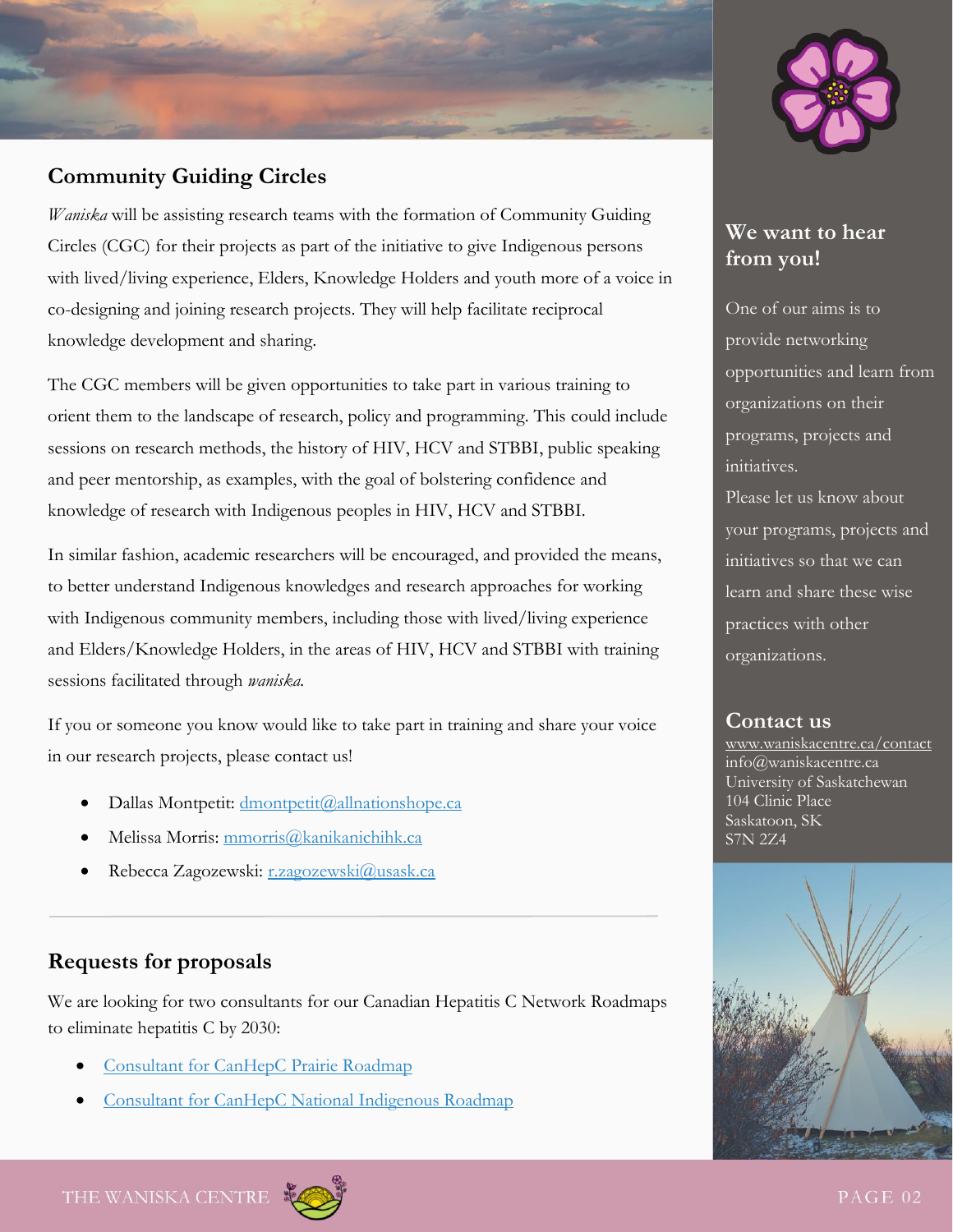

# **Research Updates**

# Research Projects

#### *CanHepC Roadmaps*

Alexandra King, Renée Mashing and Carrielynn Lund are co-leading the development of both the National Indigenous and Prairie Region Roadmaps, respectively. These Roadmaps will build on the momentum of the national *Blueprint to inform Hepatitis C elimination efforts in Canada* with regional focuses to attain consensus on priority recommendations for the elimination of hepatitis C and planning efforts by 2030. Our Roadmaps teams are forming and we are requesting proposals for consultants for these projects (see section: Request for Proposals). If you're interested in being involved, please email [info@waniskacentre.ca](mailto:info@waniskacentre.ca)

#### *"Follow the Call of the Drum" Workshop*

All Nations Hope Network has received funding through the Feast Centre Indigenous COVID-19 STBBI Response Grant. They will host a drum making workshop and are looking for participants. More information can be found [here.](https://waniskacentre.ca/news-events/anhn-drum-workshop/)

#### *Apihkatatan* (Weaving Our Baskets): Intersectional trauma-healing and wisdom

Our application for the CIHR Spring 2021 Project Grant funding call was successful! This population-level intervention research will support the wholistic wellness journeys of Indigenous women whose lived experience includes involvement with the criminal justice system (CJS). This project will design and deliver a land- and culturebased healing (L&CBH) curriculum, which includes gender-affirming and trauma-informed expressive therapy (ET) for Indigenous women residing in *kisiskâciwan* (Saskatchewan, SK), primarily in Saskatoon. The research team has partnered with the Federation of Sovereign Indigenous Nations (FSIN) Women's Secretariat and the Elizabeth Fry Society of Saskatchewan (EFry).

## Research Grants

As part of *waniska'*s initiative to support Indigenous early researchers and scholars, Jaida Beaudin, Grant Coordinator, engages with communities to discover the research needs most important to Indigenous people. Jaida brings together community groups, academic scholars and students to support our research aims and bring about equitable change in programming and services through grant applications.



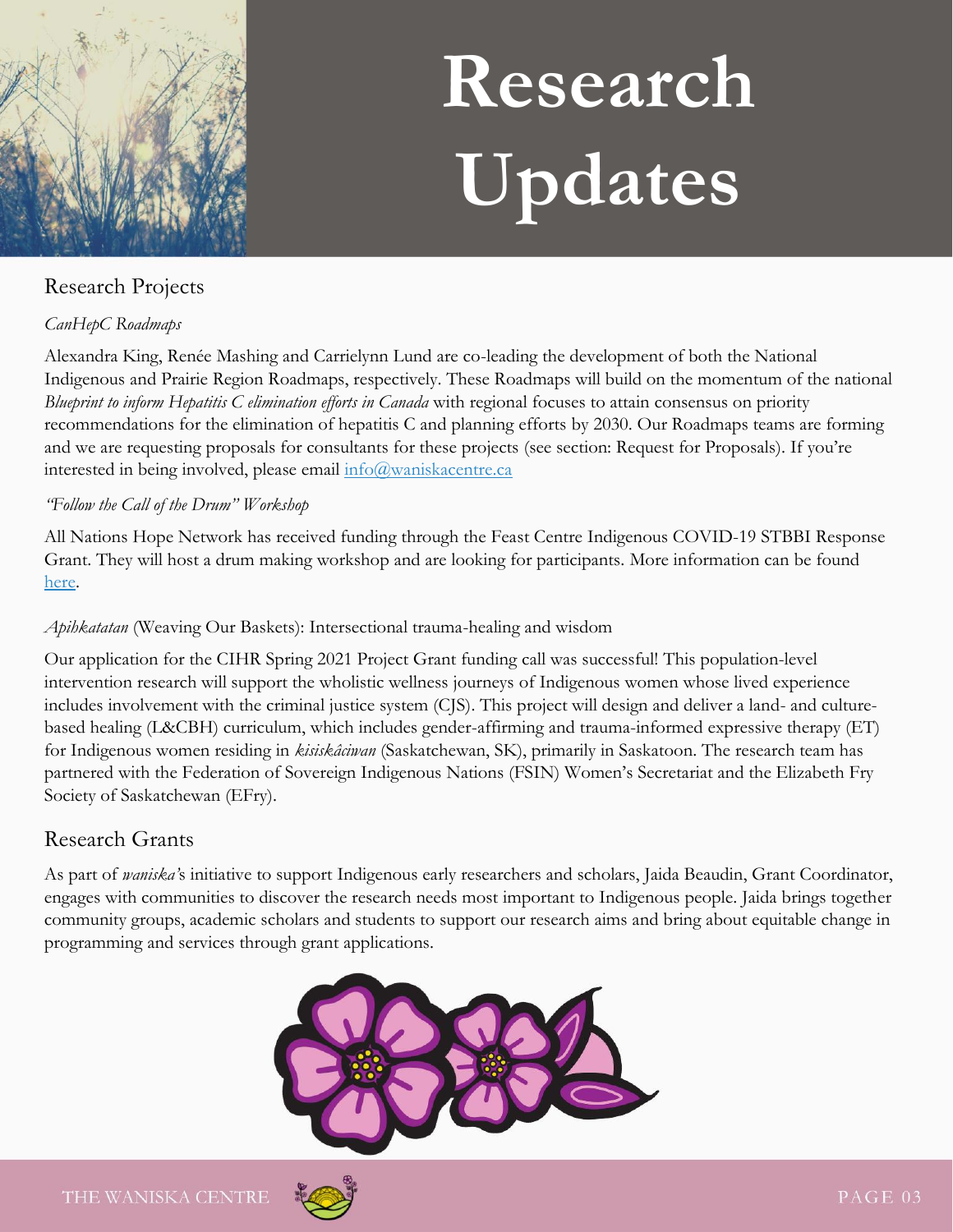# **Waniska Guiding Oversight Council**

Alexandra King, Chair, Cameco Chair in Indigenous Health and Wellness, USask Malcolm King, Saskatchewan Centre for Patient-Oriented Research, USask Josee Lavoie, Ongomiizwin Research Centre, UofM Linda Larcombe, Manitoba HIV-STBBI Collective Impact Network, UofM Albert McLeod, Two-Spirited People of Manitoba, MB Mike Payne, Nine Circles Community Health Centre, MB Margaret Kisikaw-Piyesis, All Nations Hope Network, SK Jaqueline Flett, Sisters of Fire, MB John Kim, Public Health Agency of Canada, MB Alexandria Wilson, Aboriginal Education Research Centre, USask Brenda Elias, Community Health Sciences, UofM Laverne Gervais, Ka Ni Kanichihk, MB

# **Research Team**

Rebecca Zagozewski, Research Manager, USask

Cydney Leibel, Clerical Assistant, USask

Creeden Martell, Communications Assistant, USask

Sarah MacDonald, Communications Officer, USask

Dallas Montpetit, Community Coordinator for All Nations Hope Network, SK

Melissa Morris, Community Coordinator for Ka Ni Kanichihk, MB

Jaida Beaudin, Grant Coordinator, USask

Harvey Thunderchild, Project Officer, USask

Kehinde Ametepee, Project Officer, USask

Student researchers:

Taiwo Ametepee, Research Associate, USask

Nathan Oakes, PhD Candidate, USask

# **Our Partner Organizations**

# **All Nations Hope Network (ANHN)** [\(www.allnationshope.ca/\)](http://www.allnationshope.ca/)

Dallas Montpetit, Community Coordinator, has immersed herself into the community of All Nations Hope Network by attending ceremonies, meetings and going medicine picking. Dallas has been working with her team at ANHN on two CIHR Project Grant applications and an additional CIHR Project grant with *waniska*. More information on these will become available if the grants are successful.

The ANHN was successful in a grant application to Feast and is organizing the "Follow the Call of the Drum" workshop (more information found under Projects). She is now working to recruit participants and organize this workshop. Additionally, Dallas has become part of the Sask Stories team, a project with *pewaseskwan* - Indigenous Wellness Research Group at USask. Dallas has also presented tobacco to the Saskatchewan Elders and youth for the Elder and Youth Council and they have all accepted.

# **Ka Ni Kanichihk** [\(www.kanikanichihk.ca/\)](http://www.kanikanichihk.ca/)

Melissa Morris, Ka Ni Kanichihk Community Coordinator, is in the process of recruiting for the Elder and Youth Council. She has been leading Ka Ni Kanichihk' s PEER Indigenous women and Two-Spirit HIV group, Sisters of Fire, through weekly sharing circles and accessing resources. She is also creating community connections by attending the CAAN AGM in Fort Qu'Appelle, SK.